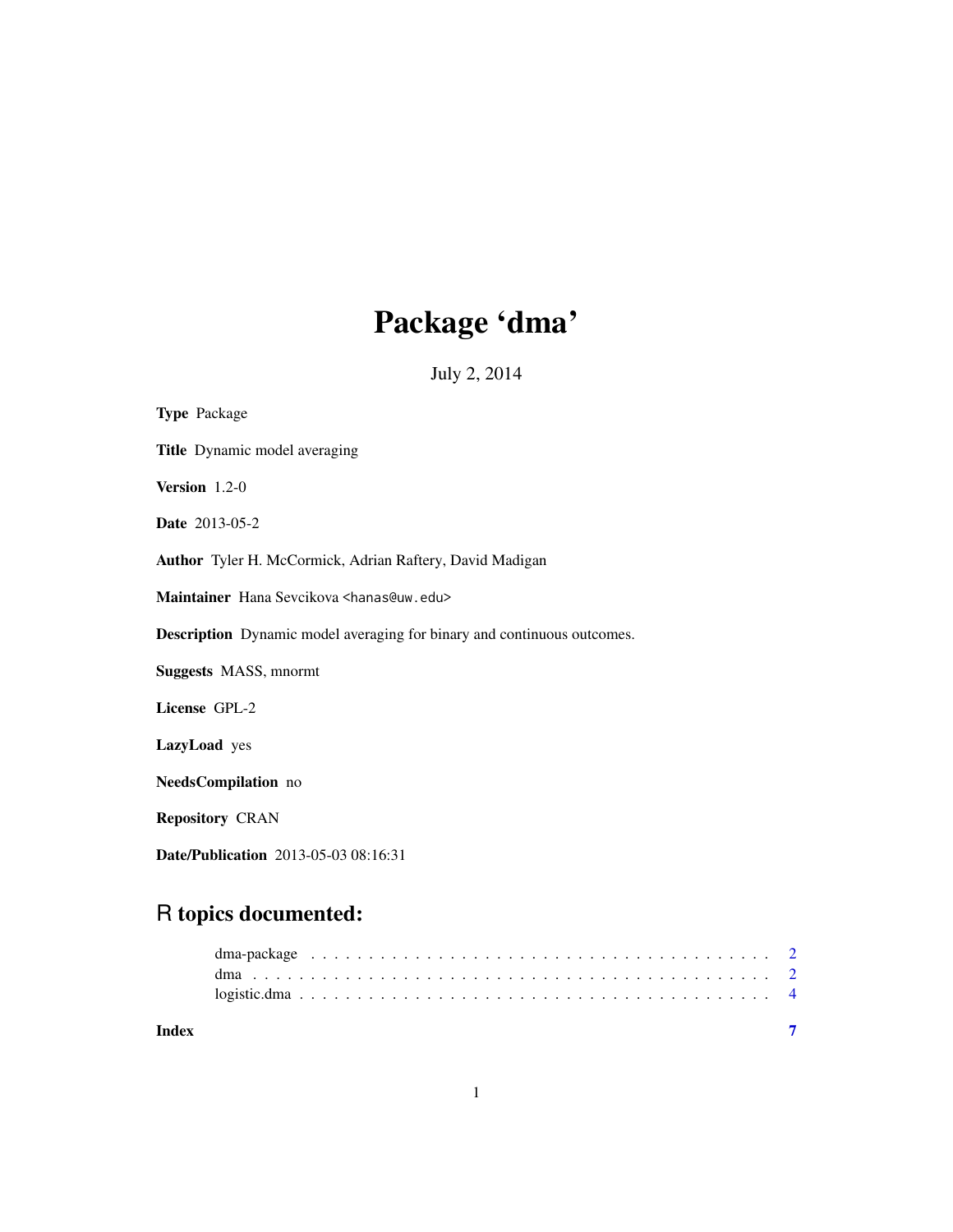<span id="page-1-0"></span>

#### Description

This package implements dynamic Bayesian model averaging as described for continuous outcomes in Raftery et al. (2010, Technometrics) and for binary outcomes in McCormick et al. (2011, Biometrics).

#### Details

| Package:  | dma       |
|-----------|-----------|
| Type:     | Package   |
| Version:  | $1.2 - 0$ |
| Date:     | 2013-05-2 |
| License:  | GPL2      |
| LazyLoad: | yes       |

#### Author(s)

Tyler H. McCormick, Adrian Raftery, David Madigan Maintainer: Hana Sevcikova <hanas@uw.edu>

#### References

McCormick, T.M., Raftery, A.E., Madigan, D. and Burd, R.S. (2011) "Dynamic Logistic Regression and Dynamic Model Averaging for Binary Classification." Biometrics, 66:1162-1173.

Raftery, A.E., Karny, M., and Ettler, P. (2010). Online Prediction Under Model Uncertainty Via Dynamic Model Averaging: Application to a Cold Rolling Mill. Technometrics 52:52-66.

dma *Dynamic model averaging for continuous outcomes*

#### Description

Implemtent dynamic model averaging for continuous outcomes as described in Raftery, A.E., Karny, M., and Ettler, P. (2010). Online Prediction Under Model Uncertainty Via Dynamic Model Averaging: Application to a Cold Rolling Mill. Technometrics 52:52-66. Along with the values described below, plot() creates a plot of the posterior model probabilities over time and model-averaged fitted values and print() returns model matrix and posterior model probabilities. There are TT time points, K models, and d total covariates.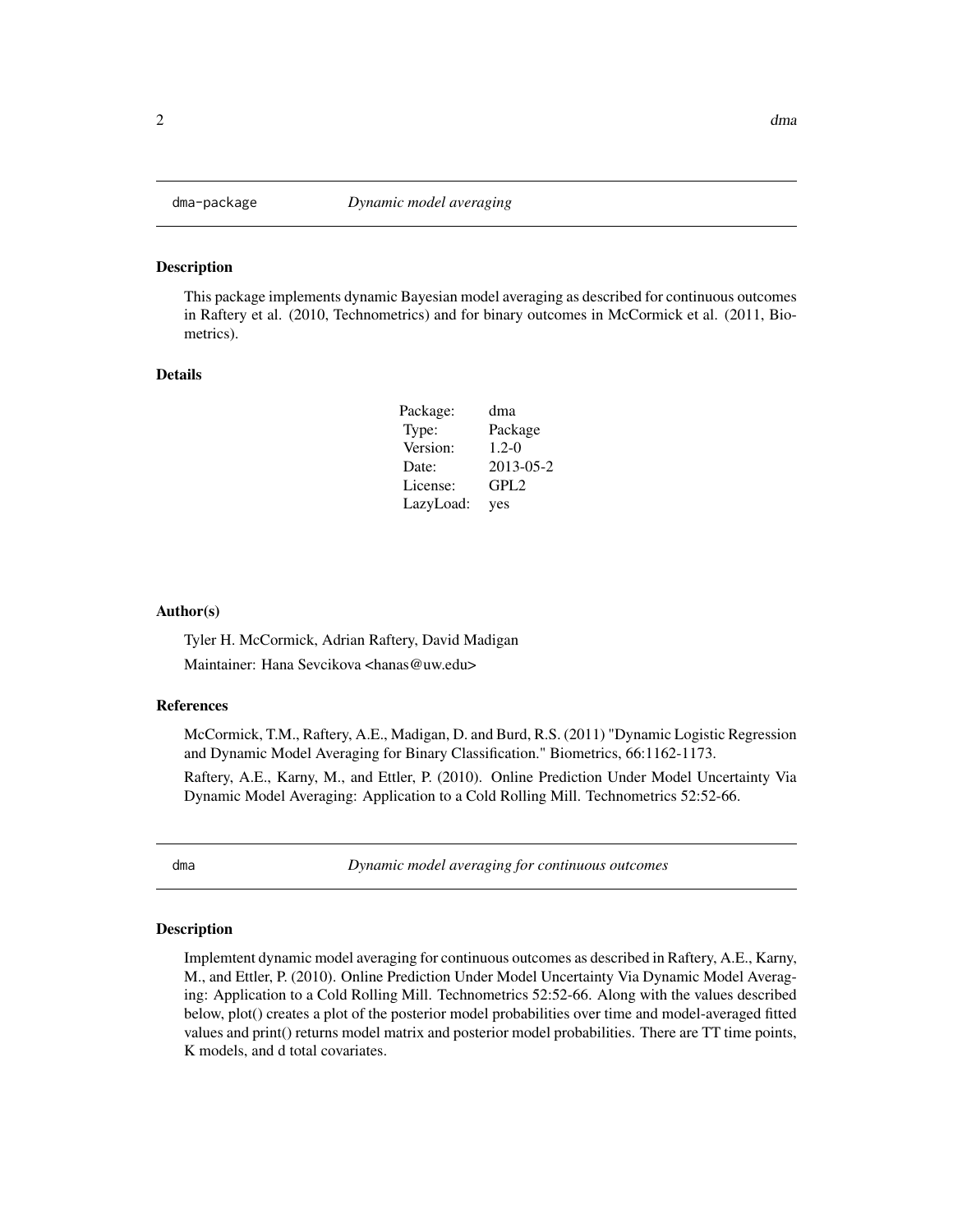#### dma 3

# Usage

```
dma(x, y, models.which, lambda=0.99, gamma=0.99,
eps=.001/nrow(models.which), delay=1, initialperiod=200)
```
# Arguments

| $\times$      | TTxd matrix of system inputs                                                                                                                                                                                                                                                                |
|---------------|---------------------------------------------------------------------------------------------------------------------------------------------------------------------------------------------------------------------------------------------------------------------------------------------|
| У             | TT-vector of system outputs                                                                                                                                                                                                                                                                 |
| models.which  | Kxd matrix, with 1 row per model and 1 col per variable indicating whether that<br>variable is in the model (the state theta is of dim (model.dim+1); the extra 1 for<br>the intercept)                                                                                                     |
| lambda        | parameter forgetting factor                                                                                                                                                                                                                                                                 |
| gamma         | flatterning parameter for model updating                                                                                                                                                                                                                                                    |
| eps           | regularization parameter for regularizing posterior model model probabilities<br>away from zero                                                                                                                                                                                             |
| delay         | When y <sub>_t</sub> is controlled, only y_t-delay-1 and before are available. This is de-<br>termined by the machine. Note that delay as defined here corresponds to $(k-1)$<br>in the Ettler et al $(2007, MixSim)$ paper. Thus we use the default delay=24,<br>corresponding to $k=25$ . |
| initialperiod | length of initial period. Performance is summarized with and without the first<br>initialperiod samples.                                                                                                                                                                                    |

# Value

| yhat.bymodel             | TTxK matrix whose tk element gives yhat for yt for model k                                  |
|--------------------------|---------------------------------------------------------------------------------------------|
| yhat.ma                  | TT vector whose t element gives the model-averaged yhat for yt                              |
| pmp                      | TTxK matrix whose tk element is the post prob of model k at t                               |
| thetahat.ma              | $TTx(nvar+1)$ matrix whose tk element is the model-averaged estimate of theta_j-<br>1 at t  |
| Vtheta.ma                | $TTx(nvar+1)$ matrix whose tk element is the model-averaged variance of the tahat<br>1 at t |
| mse.bymodel              | MSE for each model                                                                          |
| mse.ma                   | MSE of model-averaged prediction                                                            |
| mseinitialperiod.bymodel |                                                                                             |
|                          | MSE for each model excluding the first initial period samples                               |
| mseinitialperiod.ma      |                                                                                             |
|                          | MSE of model averaging excluding the first initial period samples                           |
| model.forget             | forgetting factor for the model switching matrix                                            |

# Author(s)

Adrian Raftery, Tyler H. McCormick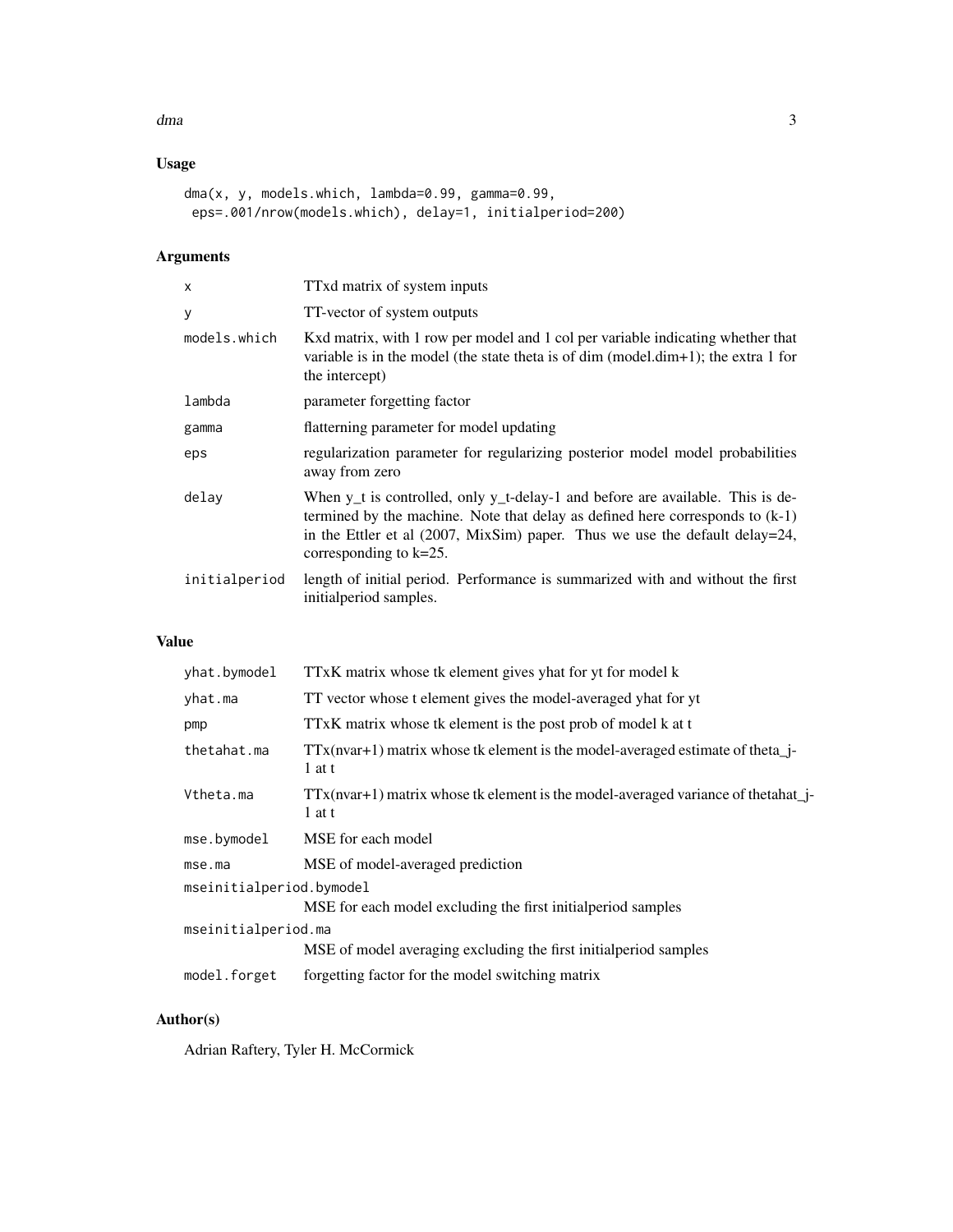#### <span id="page-3-0"></span>References

Raftery, A.E., Karny, M., and Ettler, P. (2010). Online Prediction Under Model Uncertainty Via Dynamic Model Averaging: Application to a Cold Rolling Mill. Technometrics 52:52-66.

#### Examples

```
#simulate some data to test
#first, static coefficients
coef<-c(1.8,3.4,-2,3,-2.8,3)
coefmat<-cbind(rep(coef[1],200),rep(coef[2],200),
            rep(coef[3],200),rep(coef[4],200),
            rep(coef[5],200),rep(coef[6],200))
#then, dynamic ones
coefmat<-cbind(coefmat,seq(1,2.45,length.out=nrow(coefmat)),
            seq(-.75,-2.75,length.out=nrow(coefmat)),
            c(rep(-1.5,nrow(coefmat)/2),rep(-.5,nrow(coefmat)/2)))
npar<-ncol(coefmat)-1
dat<-matrix(rnorm(200*(npar),0,1),200,(npar))
ydat<-rowSums((cbind(rep(1,nrow(dat)),dat))[1:100,]*coefmat[1:100,])
ydat<-c(ydat,rowSums((cbind(rep(1,nrow(dat)),dat)*coefmat)[-c(1:100),c(6:9)]))
mmat<-matrix(c(c(1,0,1,0,0,rep(1,(npar-7)),0,0),
            c(rep(\theta,(npar-4)),rep(1,4)), rep(1,npar)), 3, npar, byrow=TRUE)
dma.test<-dma(dat,ydat,mmat,lambda=.99,gamma=.99,initialperiod=20)
plot(dma.test)
```
logistic.dma *Dynamic model averaging for binary outcomes*

#### Description

Implemtent dynamic model averaging for continuous outcomes as described in McCormick, T.M., Raftery, A.E., Madigan, D. and Burd, R.S. (2011) "Dynamic Logistic Regression and Dynamic Model Averaging for Binary Classification." Biometrics, 66:1162-1173. Along with the values described below, plot() creates a plot of the posterior model probabilities over time and modelaveraged fitted values (with smooth curve overlay) and print() returns model matrix and posterior model probabilities. There are K candidate models, T time points, and d total covariates (including the intercept).

#### Usage

```
logistic.dma(x, y, models.which, lambda=0.99, alpha=0.99,autotune=TRUE,
initmodelprobs=NULL,initialsamp=NULL)
```
#### Arguments

| T by (d-1) matrix of observed covariates. Note that a column of 1's is added |  |
|------------------------------------------------------------------------------|--|
| automatically for the intercept.                                             |  |
| T vector of binary responses                                                 |  |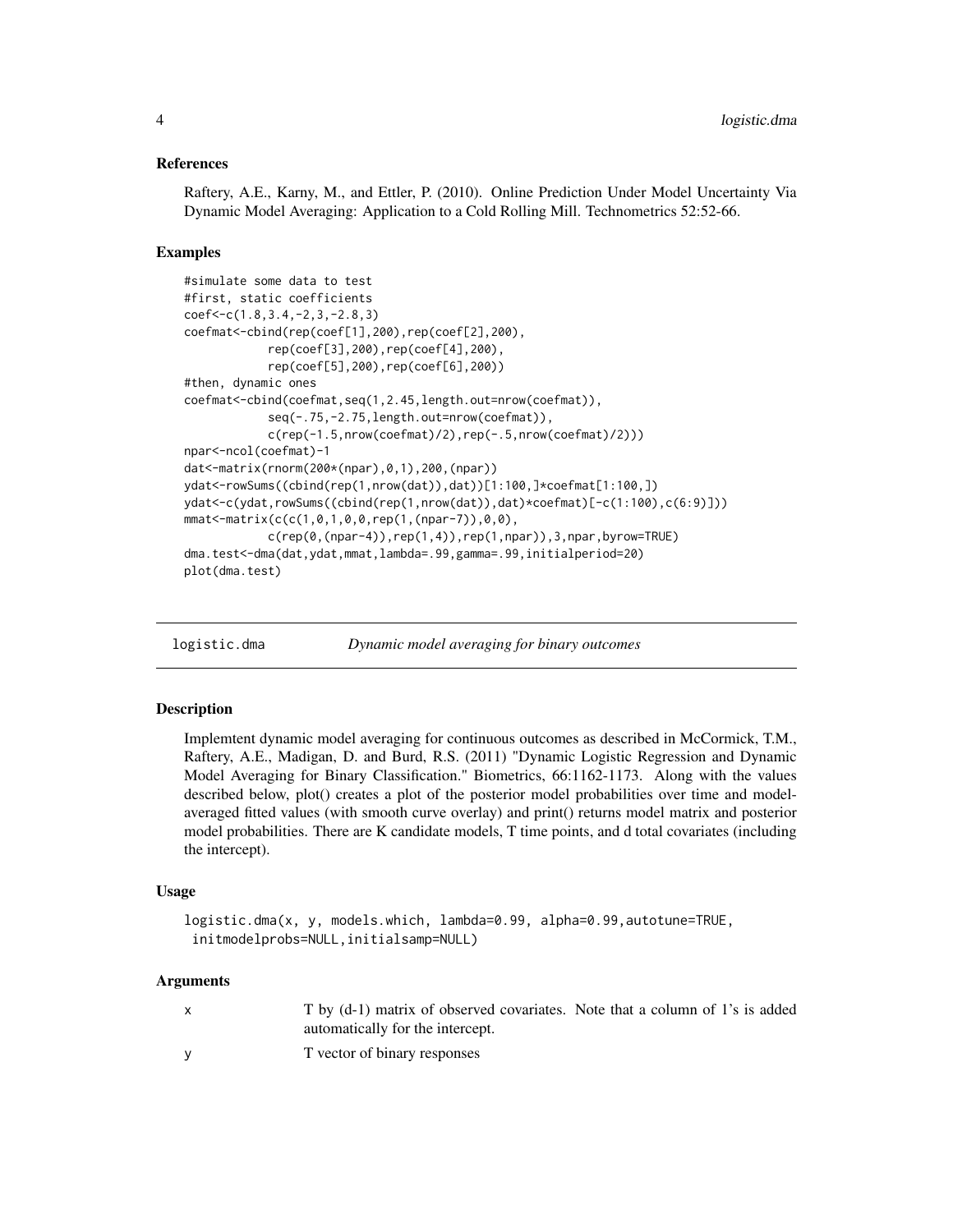## logistic.dma 5

| models.which | K by (d-1) matrix defining models. A 1 indicates a covariate is included in a<br>particular model, a 0 if it is excluded. Model averaging is done over all modeld<br>specified in models which. |
|--------------|-------------------------------------------------------------------------------------------------------------------------------------------------------------------------------------------------|
| lambda       | scalar forgetting factor with each model                                                                                                                                                        |
| alpha        | scalar forgetting factor for model averaging                                                                                                                                                    |
| autotune     | T/F indicates whether or not the automatic tuning procedure desribed in Mc-<br>Cormick et al. should be applied. Default is true.                                                               |
|              | init model probs K vector of starting probabilities for model averaging. If null (default), then use<br>1/K for each model.                                                                     |
| initialsamp  | scalar indicating how many observations to use for generating initial values. If<br>null (default), then use the first 10 percent of observations.                                              |

### Value

| X            | T by (d-1) matrix of covariates                                           |
|--------------|---------------------------------------------------------------------------|
| y            | T by 1 vector of binary responses                                         |
| models.which | K by $(d-1)$ matrix of candidate models                                   |
| lambda       | scalar, tuning factor within models                                       |
| alpha        | scalar, tuning factor for model averaging                                 |
| autotune     | T/F, indicator of whether or not to use autotuning algorithm              |
| alpha.used   | T vector of alpha values used                                             |
| theta        | T vector of alpha values used                                             |
| vartheta     | K by T by d array of dynamic logistic regression variances for each model |
| pmp          | K by T array of posterior model probabilities                             |
| yhatdma      | T vector of model-averaged predictions                                    |
| yhatmodel    | K by T vector of fitted values for each model                             |

## Author(s)

Tyler H. McCormick, David Madigan, Adrian Raftery

# References

McCormick, T.M., Raftery, A.E., Madigan, D. and Burd, R.S. (2011) "Dynamic Logistic Regression and Dynamic Model Averaging for Binary Classification." Biometrics, 66:1162-1173.

# Examples

```
#simulate some data to test
#first, static coefficients
coef<-c(.08,-.4,-.1)
coefmat<-cbind(rep(coef[1],200),rep(coef[2],200),rep(coef[3],200))
#then, dynamic ones
coefmat<-cbind(coefmat,seq(1,.45,length.out=nrow(coefmat)),
         seq(-.75,-.15,length.out=nrow(coefmat)),
```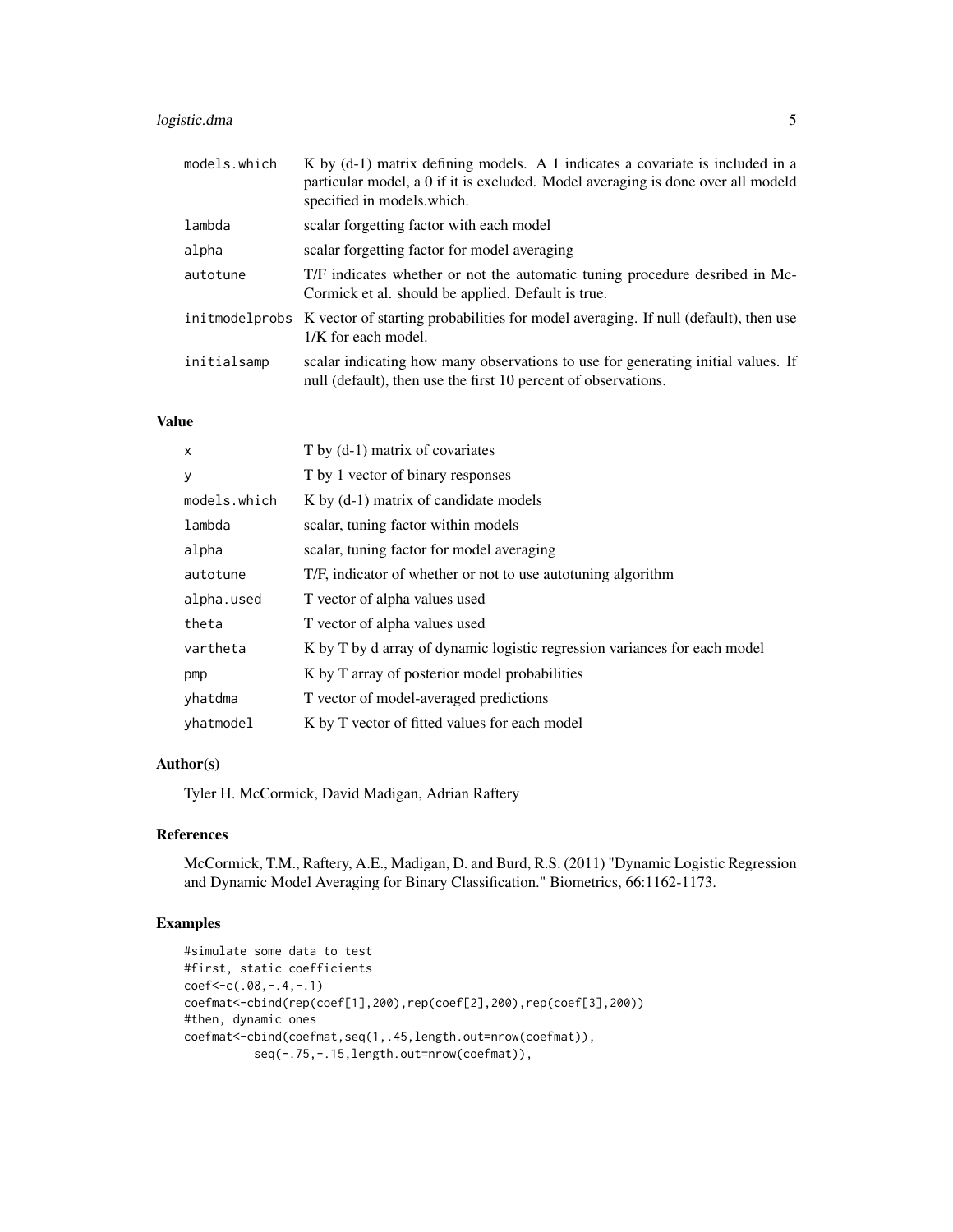```
c(rep(-1.5,nrow(coefmat)/2),rep(-.5,nrow(coefmat)/2)))npar<-ncol(coefmat)-1
#simulate data
dat<-matrix(rnorm(200*(npar),0,1),200,(npar))
ydat<-exp(rowSums((cbind(rep(1,nrow(dat)),dat))[1:100,]*coefmat[1:100,]))/
          (1+exp(rowSums(cbind(rep(1,nrow(dat)),dat)[1:100,]*coefmat[1:100,])))
y<-c(ydat,exp(rowSums(cbind(rep(1,nrow(dat)),dat)[-c(1:100),c(1,5,6)]*
               coefmat[-c(1:100),c(1,5,6)]))/
          (1+exp(rowSums(cbind(rep(1,nrow(data)),dat)[-c(1:100),c(1,5,6)]*coefmat[-c(1:100),c(1,5,6)]))))
u <- runif (length(y))
y \le - as.numeric (u \le y)
#Consider three candidate models
mmat<-matrix(c(1,1,1,1,1,0,0,0,1,1,1,0,1,0,1),3,5,byrow=TRUE)
#Fit model and plot
#autotuning is turned off for this demonstration example
ldma.test<-logistic.dma(dat,y,mmat,lambda=.99,alpha=.99,autotune=FALSE)
plot(ldma.test)
```